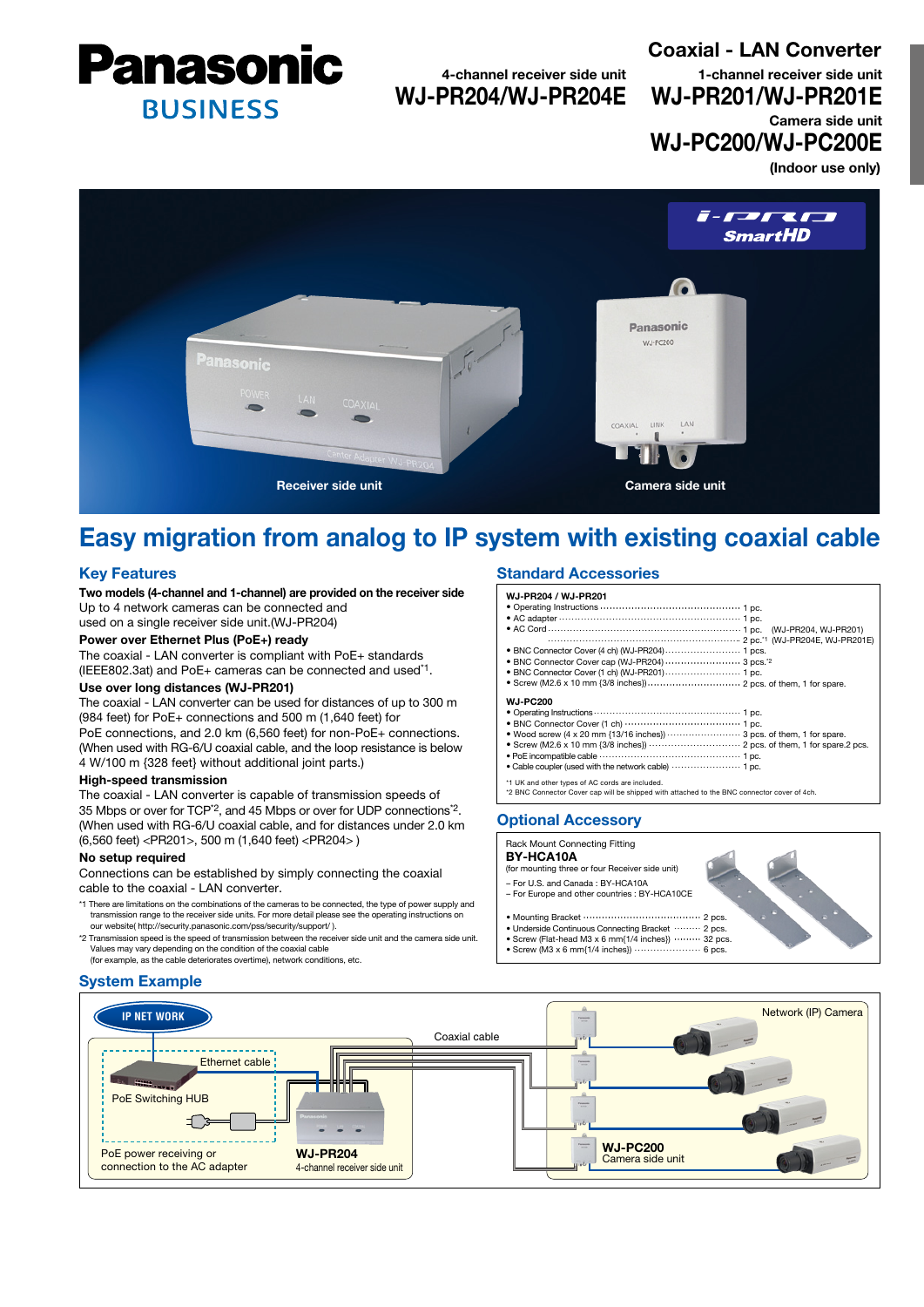#### **Specifications** Receiver side unit

| ltems                        | <b>Specifications</b>                                             |  |  |
|------------------------------|-------------------------------------------------------------------|--|--|
| <b>Operating Environment</b> | Temperature : 0 to 50 °C {+32 °F to +122 °F}                      |  |  |
|                              | Humidity<br>: 10 % to 90 % (without condensation)                 |  |  |
| Interfaces                   | 10Base-T/100Base-TX x 1                                           |  |  |
|                              | BNC connector: x 4 (WJ-PR204), x 1 (WJ-PR201)                     |  |  |
| Dimensions (W x H x D)       | Main Body:                                                        |  |  |
| (approx.)                    | 105 mm x 44 mm x 98 mm                                            |  |  |
|                              | {4-5/32 inches x 1-3/4 inches x 3-7/8 inches}                     |  |  |
|                              | When a BNC connector cover is mounted:                            |  |  |
|                              | 105 mm x 44 mm x 165 mm                                           |  |  |
|                              | {4-5/32 inches x 1-3/4 inches x 6-1/2 inches}                     |  |  |
| Mass (approx.)               | WJ-PR204: 270g (0.6 lbs)                                          |  |  |
|                              | WJ-PR201: 250g (0.55 lbs)                                         |  |  |
| Power Supply                 | Use the included AC adapter.                                      |  |  |
|                              | INPUT : 100 - 240 V 50/60 Hz                                      |  |  |
|                              | OUTPUT: DC 57 V / 1.14 A                                          |  |  |
|                              | Use the PoE power supply                                          |  |  |
|                              | PoE DC 48V / Approx. 265 mA                                       |  |  |
| <b>Power Consumption</b>     | Use the included AC adapter.                                      |  |  |
|                              | WJ-PR204: DC 57 V / 1.14 A / Approx. 65 W                         |  |  |
|                              | WJ-PR201: DC 57 V / 700 mA / Approx. 40 W                         |  |  |
|                              | Use the PoE power supply                                          |  |  |
|                              | PoE DC 48 V: 265 mA / Approx. 12.95 W (Class 0 device)            |  |  |
| Finish                       | Main unit : PC/ABS Silver.                                        |  |  |
|                              | BNC connector cover: PC/ABS Grey (WJ-PR204), ABS White (WJ-PR201) |  |  |

## Camera side unit

| Items                  | <b>Specifications</b>                                             |  |  |  |
|------------------------|-------------------------------------------------------------------|--|--|--|
| Operating Environment  | Temperature : -10 to 50 °C {+14 °F to +122 °F}                    |  |  |  |
|                        | : 10 % to 90 % (without condensation)<br>Humidity                 |  |  |  |
| Interfaces             | 10Base-T/100Base-TX x 1                                           |  |  |  |
|                        | BNC connector x 1                                                 |  |  |  |
| Dimensions (W x H x D) | Main Body:                                                        |  |  |  |
| (approx.)              | 76 mm x 76 mm x 36 mm {3 inches x 3 inches x 1-7/16 inches}       |  |  |  |
|                        | When a BNC connector cover is mounted:                            |  |  |  |
|                        | 76 mm x 156 mm x 36 mm {3 inches x 6-5/32 inches x 1-7/16 inches} |  |  |  |
| Mass (approx.)         | 110 g (0.24 lbs)                                                  |  |  |  |
| Power Supply           | Original power system                                             |  |  |  |
|                        | (from the receiver side unit via the coaxial cable)               |  |  |  |
| Finish                 | Main unit: PC/ABS Sail white                                      |  |  |  |
|                        | BNC connector cover (1 ch) : ABS White                            |  |  |  |

#### Coaxial Interface

| Items                   | <b>Specifications</b>                                     |  |  |
|-------------------------|-----------------------------------------------------------|--|--|
| Standard                | Panasonic original system                                 |  |  |
| Frequency Range         | 2 MHz-28 MHz                                              |  |  |
| Data Transfer Mode      | Wavelet OFDM                                              |  |  |
| Access Method           | CSMA/CA                                                   |  |  |
| <b>Error Correction</b> | Reed-Solomon Code + Convolutional Code (Viterbi decoding) |  |  |

#### LAN Interface

| <b>Items</b>      | <b>Specifications</b>                      |  |  |  |
|-------------------|--------------------------------------------|--|--|--|
| Standard          | IEEE802.3/IEEE802.3u (10Base-T/100Base-TX) |  |  |  |
| MDI/MDI-X         | Cross/Straight cable automatic recognition |  |  |  |
| Transmission Rate | 10 Mbps/100 Mbps (Auto-Sensing)            |  |  |  |
| Number of Ports   | 1 (RJ45 connector)                         |  |  |  |
| Protocol          | TCP/IP, UDP                                |  |  |  |
| Access Method     | CSMA/CD                                    |  |  |  |

#### Connection Specifications

| <b>Specifications</b>                                                    |  |  |  |
|--------------------------------------------------------------------------|--|--|--|
| WJ-PR204 : Up to 4 Camera side units can be connected.*1                 |  |  |  |
| WJ-PR201: 1 Camera side unit can be connected.                           |  |  |  |
| Receiver side unit: devices equipped with 10Base-T/100Base-TX interfaces |  |  |  |
| Camera side unit : PoE camera, PoE+ camera, or camera driven             |  |  |  |
| by external power"2                                                      |  |  |  |
| A maximum of 128 receiver side unit or camera side unit can be           |  |  |  |
| connected in 1 segment                                                   |  |  |  |
|                                                                          |  |  |  |

\* 1 There are restrictions regarding combining cameras.

For more detail please see the operating instructions on our website. ( http://security.panasonic.com/pss/security/support/ )

\* 2 The maximum distance that can be connected with a coaxial cable varies depending on the camera used. For more detail please see the operating instructions on our website.

( http://security.panasonic.com/pss/security/support/ )

#### Maintenance Screen Specifications

| <b>Items</b> | <b>Specifications</b>                                                                            |
|--------------|--------------------------------------------------------------------------------------------------|
|              | Compatible Operating Systems   Microsoft® Windows® 8.1, Microsoft® Windows® 8                    |
|              | Microsoft <sup>®</sup> Windows <sup>®</sup> 7, Microsoft <sup>®</sup> Windows Vista <sup>®</sup> |
| Web Browser  | Windows <sup>®</sup> Internet Explorer <sup>®</sup> 11 32 bit                                    |
|              | Windows <sup>®</sup> Internet Explorer <sup>®</sup> 10 32 bit                                    |
|              | Windows® Internet Explorer® 9 32 bit                                                             |
|              | Windows® Internet Explorer® 8 32 bit                                                             |
|              | Windows® Internet Explorer® 7 32 bit                                                             |

## Performance Specifications

| Items                                            | <b>Specifications</b>                                                                       |  |  |
|--------------------------------------------------|---------------------------------------------------------------------------------------------|--|--|
| Transmission Speed *1                            | UDP: 45 Mbps or higher; TCP $2:35$ Mbps or higher                                           |  |  |
| (When the AC adapter(accessory) is used)         | (when using an RG-6/U coaxial cable at distances under 500 m (1,640 feet) <pr204>)</pr204>  |  |  |
|                                                  | (when using an RG-6/U coaxial cable at distances under 2.0 km (6,560 feet) <pr201>)</pr201> |  |  |
| Maximum Transmission Distance of a Coaxial Cable | 200 m (656 feet)<br>: PoE+ camera*4                                                         |  |  |
| {When the AC adapter (accessory) is used}        | 300 m (984 feet) : PoE+ camera recommended by Panasonic <sup>13</sup> , <sup>14</sup>       |  |  |
|                                                  | 300 m (984 feet) : PoE camera                                                               |  |  |
|                                                  | 500 m (1,640 feet) : PoE camera recommended by Panasonic <sup>3</sup>                       |  |  |
|                                                  | 500 m (1,640 feet) : Camera powered by an external power supply <pr204></pr204>             |  |  |
|                                                  | 2.0 km (6,560 feet) : Camera powered by an external power supply <pr201></pr201>            |  |  |

\*1 This value is the total value of the transmission speed between the receiver side and camera side unit. The transmission speed when using an RG-6/U coaxial cable may very depending on factors such as the coaxial cable condition and network environment.

The values shown here measured in environments not affected by cable or network environment conditions

\*2 Measured using Linux® FTP.

\*3 For information about the cameras recommended by Panasonic to be used for the camera side unit,

visit our web site. ( http://security.panasonic.com/pss/security/support/info.html )

\*4 The maximum length of an Ethernet cable used to connect a PoE+ camera is 50 m (164 feet).

## Connection types and power supply to receiver side units

## (1) When using a 1-channel Receiver side unit

| Receiver side unit<br>power source | Camera<br>power source | Camera side unit<br>Ethernet cable length (1) | Receiver side unit<br>Ethernet cable length (2)              | Compatible<br>coaxial cable length(3)                          |
|------------------------------------|------------------------|-----------------------------------------------|--------------------------------------------------------------|----------------------------------------------------------------|
| AC adapter                         | $PoE+$                 | Max. 50 m {164 feet}                          | Max. 100 m {328 feet}                                        | Max. 200 m {656 feet}<br>: PoE+ camera                         |
|                                    |                        |                                               |                                                              | Max, 300 m {984 feet}<br>: Cameras recommended by Panasonic *1 |
|                                    | PoE                    | Max. 100 m {328 feet}                         | Max. 100 m {328 feet}                                        | Max. 300 m {984 feet} : PoE camera                             |
|                                    |                        |                                               |                                                              | Max. 500 m {1,640 feet} : Cameras recommended by Panasonic *1  |
|                                    | External power supply  | Max. 100 m {328 feet} '3                      | Max. 100 m {328 feet}                                        | Max. 2.0 km {6,560 feet}                                       |
|                                    | $PoE+$                 | Cannot be connected                           | Cannot be connected                                          | Cannot be connected                                            |
| PoE                                | PoE <sup>*2</sup>      | Max. 100 m {328 feet}                         | Max. 5 m {16 feet 4-27/32 inches}                            | Max. 300 m {984 feet}<br>: PoE camera                          |
|                                    |                        |                                               |                                                              | Max. 500 m {1,640 feet} : Cameras recommended by Panasonic *1  |
|                                    | External power supply  | Max, 100 m {328 feet} '3                      | Max. 5 m {16 feet 4-27/32 inches}   Max. 2.0 km {6,560 feet} |                                                                |

#### (2) When using a 4-channel Receiver side unit

| $\mu$ , which against a channol hoogered onas annu |                        |                                                                                                     |                                                 |                                                                |
|----------------------------------------------------|------------------------|-----------------------------------------------------------------------------------------------------|-------------------------------------------------|----------------------------------------------------------------|
| Receiver side unit<br>power source                 | Camera<br>power source | Camera side unit<br>Ethernet cable length (1)                                                       | Receiver side unit<br>Ethernet cable length (2) | Compatible<br>coaxial cable length(3)                          |
| AC adapter                                         | $PoE+$                 | Max. 50 m {164 feet}                                                                                | Max. 100 m {328 feet}                           | Max, 200 m {656 feet}<br>: PoE+ camera                         |
|                                                    |                        |                                                                                                     |                                                 | : Cameras recommended by Panasonic *1<br>Max, 300 m {984 feet} |
|                                                    | PoE                    | Max. 100 m {328 feet}<br>Max. 100 m {328 feet}<br>Max. 100 m {328 feet} '3<br>Max. 100 m {328 feet} |                                                 | Max. 300 m {984 feet} : PoE camera                             |
|                                                    |                        |                                                                                                     |                                                 | Max. 500 m {1,640 feet} : Cameras recommended by Panasonic *1  |
|                                                    | External power supply  |                                                                                                     |                                                 | Max. 500 m {1,640 feet}                                        |
| PoE                                                | $PoE+$                 | Cannot be connected                                                                                 | Cannot be connected                             | Cannot be connected                                            |
|                                                    | PoE <sup>*2</sup>      | Cannot be connected                                                                                 | Cannot be connected                             | Cannot be connected                                            |
|                                                    | External power supply  | Max. 100 m {328 feet} '3                                                                            | Max. 5 m {16 feet 4-27/32 inches}               | Max. 500 m {1,640 feet}                                        |

1 External power supply | Max. 100 m (326 feet) \* | Max. 300 to the station about network cameras recommended by Panasonic, visit our web site. ( http://security.panasonic.com/pss/security/support/info.html )

\*2 Use a PoE camera that consumes no more than 6.5 W.

\*3 When connecting a PoE camera or PoE+ camera to an external power supply, make sure to use the included PoE incompatible cable.<br>When the camera side unit can be installed near the camera, connect the PoE incompatible cab

When a PoE incompatible cable is used, power is not supplied to the camera.